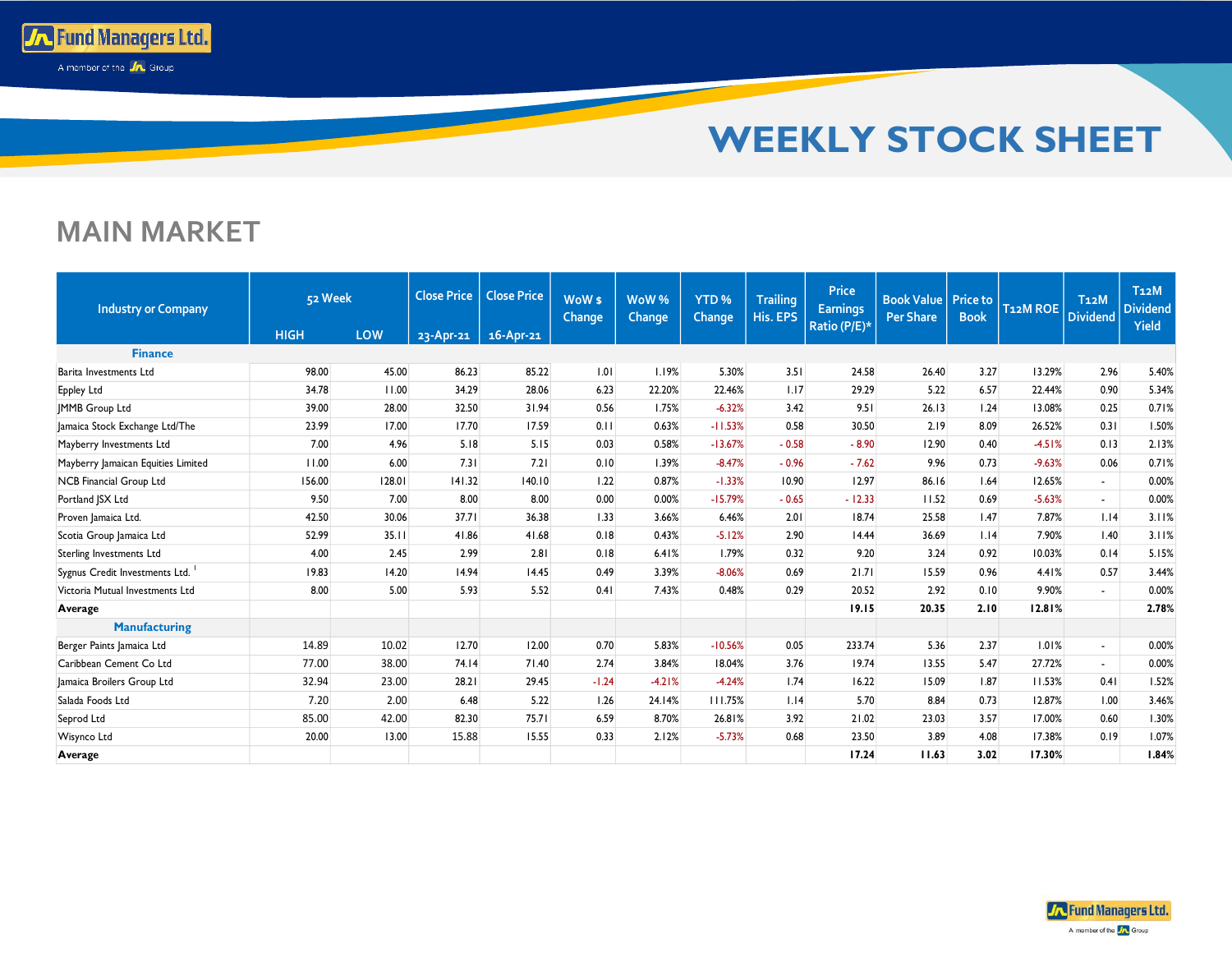| <b>Industry or Company</b>                 | 52 Week     |            | <b>Close Price</b><br><b>Close Price</b> |                 | WoW <sub>\$</sub><br>Change | WoW%<br>Change | YTD <sub>%</sub><br>Change | <b>Trailing</b><br>His. EPS | <b>Price</b><br><b>Earnings</b> | <b>Book Value</b><br><b>Per Share</b> | <b>Price to</b><br><b>Book</b> | <b>T12M ROE</b> | T <sub>12</sub> M<br><b>Dividend</b> | <b>T12M</b><br><b>Dividend</b> |
|--------------------------------------------|-------------|------------|------------------------------------------|-----------------|-----------------------------|----------------|----------------------------|-----------------------------|---------------------------------|---------------------------------------|--------------------------------|-----------------|--------------------------------------|--------------------------------|
|                                            | <b>HIGH</b> | <b>LOW</b> | $23 - Apr - 21$                          | $16 - Apr - 21$ |                             |                |                            |                             | Ratio (P/E)*                    |                                       |                                |                 |                                      | Yield                          |
| <b>Retail</b>                              |             |            |                                          |                 |                             |                |                            |                             |                                 |                                       |                                |                 |                                      |                                |
| Carreras Ltd                               | 10.00       | 6.07       | 8.99                                     | 9.00            | $-0.01$                     | $-0.11%$       | 24.50%                     | 0.77                        | 11.71                           | 0.41                                  | 21.95                          | 187.48%         | 0.70                                 | 11.09%                         |
| Average                                    |             |            |                                          |                 |                             |                |                            |                             | 11.71                           | 0.41                                  | 21.95                          | 187.48%         |                                      | 11.09%                         |
| <b>Insurance</b>                           |             |            |                                          |                 |                             |                |                            |                             |                                 |                                       |                                |                 |                                      |                                |
| Key Insurance Co Ltd                       | 11.50       | 3.99       | 5.94                                     | 5.95            | $-0.01$                     | $-0.17%$       | $-0.36%$                   | $-0.54$                     | $-11.09$                        | 4.56                                  | 1.30                           | $-11.76%$       | $\sim$                               | 0.00%                          |
| Average                                    |             |            |                                          |                 |                             |                |                            |                             | $-11.09$                        | 4.56                                  | 1.30                           | $-11.76%$       |                                      | 0.00%                          |
| <b>Communication</b>                       |             |            |                                          |                 |                             |                |                            |                             |                                 |                                       |                                |                 |                                      |                                |
| Radio Jamaica Ltd                          | 1.87        | 1.05       | 1.59                                     | 1.61            | $-0.02$                     | $-1.24%$       | $-6.97%$                   | 0.01                        | 127.25                          | 1.01                                  | 1.57                           | 1.23%           | $\sim$                               | 0.00%                          |
| Average                                    |             |            |                                          |                 |                             |                |                            |                             | 127.25                          | 1.01                                  | 1.57                           | 1.23%           |                                      | 0.00%                          |
| <b>Conglomerate</b>                        |             |            |                                          |                 |                             |                |                            |                             |                                 |                                       |                                |                 |                                      |                                |
| GraceKennedy Ltd                           | 95.00       | 54.50      | 87.94                                    | 87.43           | 0.51                        | 0.58%          | 40.31%                     | 6.89                        | 12.76                           | 63.09                                 | 1.39                           | 10.92%          | 1.65                                 | 2.89%                          |
| Jamaica Producers Group                    | 28.75       | 16.00      | 27.72                                    | 25.48           | 2.24                        | 8.79%          | 32.00%                     | 3.33                        | 8.32                            | 27.56                                 | 1.01                           | 12.08%          | 0.20                                 | 1.01%                          |
| Pan-Jamaican Investment Trust              | 80.00       | 60.00      | 63.01                                    | 62.00           | 1.01                        | 1.63%          | $-7.32%$                   | 3.31                        | 19.01                           | 44.53                                 | 1.42                           | 7.44%           | 0.21                                 | 0.28%                          |
| Sagicor Group Jamaica Ltd                  | 53.50       | 34.00      | 50.00                                    | 50.14           | $-0.14$                     | $-0.28%$       | 0.65%                      | 1.15                        | 43.54                           | 32.48                                 | 1.54                           | 3.54%           | 0.85                                 | 1.74%                          |
| Average                                    |             |            |                                          |                 |                             |                |                            |                             | 20.91                           | 41.92                                 | 1.34                           | 8.50%           |                                      | 1.48%                          |
| <b>Leisure</b>                             |             |            |                                          |                 |                             |                |                            |                             |                                 |                                       |                                |                 |                                      |                                |
| Ciboney Group Ltd                          | 2.30        | 0.09       | 0.53                                     | 0.56            | $-0.03$                     | $-5.36%$       | 139.48%                    | $-0.01$                     | $-37.62$                        | $-0.00$                               | $-225.90$                      | 600.50%         | $\sim$                               | 0.00%                          |
| Palace Amusement Co Ltd                    | 2,200.00    | 600.00     | 930.99                                   | 809.54          | 121.45                      | 15.00%         | $-28.38%$                  | $-182.08$                   | $-5.11$                         | 159.44                                | 5.84                           | $-114.20%$      | $\blacksquare$                       | 0.00%                          |
| Pulse Investments Ltd                      | 5.61        | 1.85       | 4.40                                     | 4.47            | $-0.07$                     | $-1.57%$       | $-8.88%$                   | 0.14                        | 30.90                           | 0.72                                  | 6.14                           | 19.85%          | 0.01                                 | 0.21%                          |
| Supreme Ventures Ltd                       | 19.00       | 12.00      | 15.66                                    | 15.91           | $-0.25$                     | $-1.57%$       | $-11.06%$                  | 0.87                        | 18.07                           | 2.14                                  | 7.31                           | 40.47%          | 0.80                                 | 5.29%                          |
| Average                                    |             |            |                                          |                 |                             |                |                            |                             | 24.48                           | 1.43                                  | 6.43                           | 30.16%          |                                      | 2.75%                          |
| <b>Services</b>                            |             |            |                                          |                 |                             |                |                            |                             |                                 |                                       |                                |                 |                                      |                                |
| Kingston Wharves Ltd                       | 59.00       | 40.00      | 43.79                                    | 43.60           | 0.19                        | 0.44%          | $-5.53%$                   | 1.59                        | 27.52                           | 22.93                                 | 1.91                           | 6.94%           | 0.54                                 | 1.23%                          |
| Transjamaican Highway Limited              | 1.41        | 1.15       | 1.38                                     | 1.38            | 0.00                        | 0.00%          | 4.04%                      | $-0.02$                     | $-64.64$                        | 0.65                                  | 2.12                           | $-3.28%$        | 0.01                                 | 0.54%                          |
| Average                                    |             |            |                                          |                 |                             |                |                            |                             | 27.52                           | 22.93                                 | 2.01                           | 6.94%           |                                      | 0.88%                          |
| <b>Real Estate</b>                         |             |            |                                          |                 |                             |                |                            |                             |                                 |                                       |                                |                 |                                      |                                |
| Eppley Caribbean Property Fund Ltd SCC     | 57.48       | 30.00      | 40.14                                    | 40.34           | $-0.20$                     | $-0.50%$       | $-17.94%$                  | 0.90                        | 44.81                           | 50.15                                 | 0.80                           | 1.79%           | 0.06                                 | 0.17%                          |
| Kingston Properties Ltd                    | 7.80        | 4.50       | 7.25                                     | 7.25            | 0.00                        | 0.00%          | 0.00%                      | 0.13                        | 56.21                           | 6.42                                  | 1.13                           | 2.01%           | 0.18                                 | 3.06%                          |
| Sagicor Real Estate X Fund Ltd             | 9.00        | 6.01       | 8.25                                     | 8.25            | 0.00                        | 0.00%          | $-7.66%$                   | $-6.86$                     | $-1.20$                         | 9.53                                  | 0.87                           | $-71.98%$       | $\sim$                               | 0.00%                          |
| Stanley Motta Ltd.                         | 6.40        | 4.60       | 5.87                                     | 5.30            | 0.57                        | 10.75%         | 6.73%                      | 1.17                        | 5.02                            | 6.26                                  | 0.94                           | 18.67%          | 0.28                                 | 6.00%                          |
| 138 Student Living Jamaica Ltd             | 9.19        | 3.35       | 5.20                                     | 5.50            | $-0.30$                     | $-5.45%$       | 7.51%                      | 0.48                        | 10.79                           | 11.10                                 | 0.47                           | 4.34%           | $\sim$                               | 0.00%                          |
| First Rock Capital Holdings Ltd            | 19.00       | 10.50      | 15.90                                    | 16.07           | $-0.17$                     | $-1.06%$       | 26.67%                     | 13.72                       | $\sim$                          | 114.50                                | 0.14                           | 11.98%          | 0.47                                 | 4.24%                          |
| Average                                    |             |            |                                          |                 |                             |                |                            |                             | 29.21                           | 32.99                                 | 0.72                           | 6.01%           |                                      | 3.37%                          |
| <b>Other</b>                               |             |            |                                          |                 |                             |                |                            |                             |                                 |                                       |                                |                 |                                      |                                |
| 1834 Investments Ltd.                      | 1.30        | 0.71       | 0.96                                     | 1.00            | $-0.04$                     | $-4.00%$       | $-2.04%$                   | 0.02                        | 41.27                           | 1.17                                  | 0.82                           | 1.99%           | 0.04                                 | 4.44%                          |
| MPC Caribbean Clean Energy Limited         | 176.00      | 127.55     | 128.00                                   | 128.00          | 0.00                        | 0.00%          | $-16.34%$                  | 0.26                        | 501.76                          | 129.02                                | 0.99                           | 0.20%           | $\sim$                               | 0.00%                          |
| Sagicor Select Fund Finance                | 0.87        | 0.55       | 0.61                                     | 0.61            | 0.00                        | 0.00%          | $-1.37%$                   | $-0.31$                     | $-1.97$                         | 0.85                                  | 0.71                           | $-36.33%$       | $\sim$                               | 0.00%                          |
| Sagicor Select Fund Manu & Dist.           | 0.98        | 0.61       | 0.82                                     | 0.81            | 0.01                        | 1.23%          | 16.27%                     | $-0.18$                     | $-4.62$                         | 0.86                                  | 0.96                           | $-20.74%$       | $\sim$                               | 0.00%                          |
| Wigton Windfarm Ltd                        | 0.95        | 0.62       | 0.63                                     | 0.65            | $-0.02$                     | $-3.08%$       | $-16.14%$                  | 0.07                        | 9.51                            | 0.37                                  | 1.72                           | 18.12%          | $\sim$                               | 0.00%                          |
| Average                                    |             |            |                                          |                 |                             |                |                            |                             | 25.39                           | 0.81                                  | 1.04                           | 6.77%           |                                      | 4.44%                          |
|                                            |             |            |                                          |                 |                             |                |                            |                             |                                 |                                       |                                |                 |                                      |                                |
| <b>Market Average (excluding Outliers)</b> |             |            |                                          |                 |                             |                |                            |                             | 21.95                           | 25.96                                 | 2.17                           | 12.64%          |                                      | 3.58%                          |

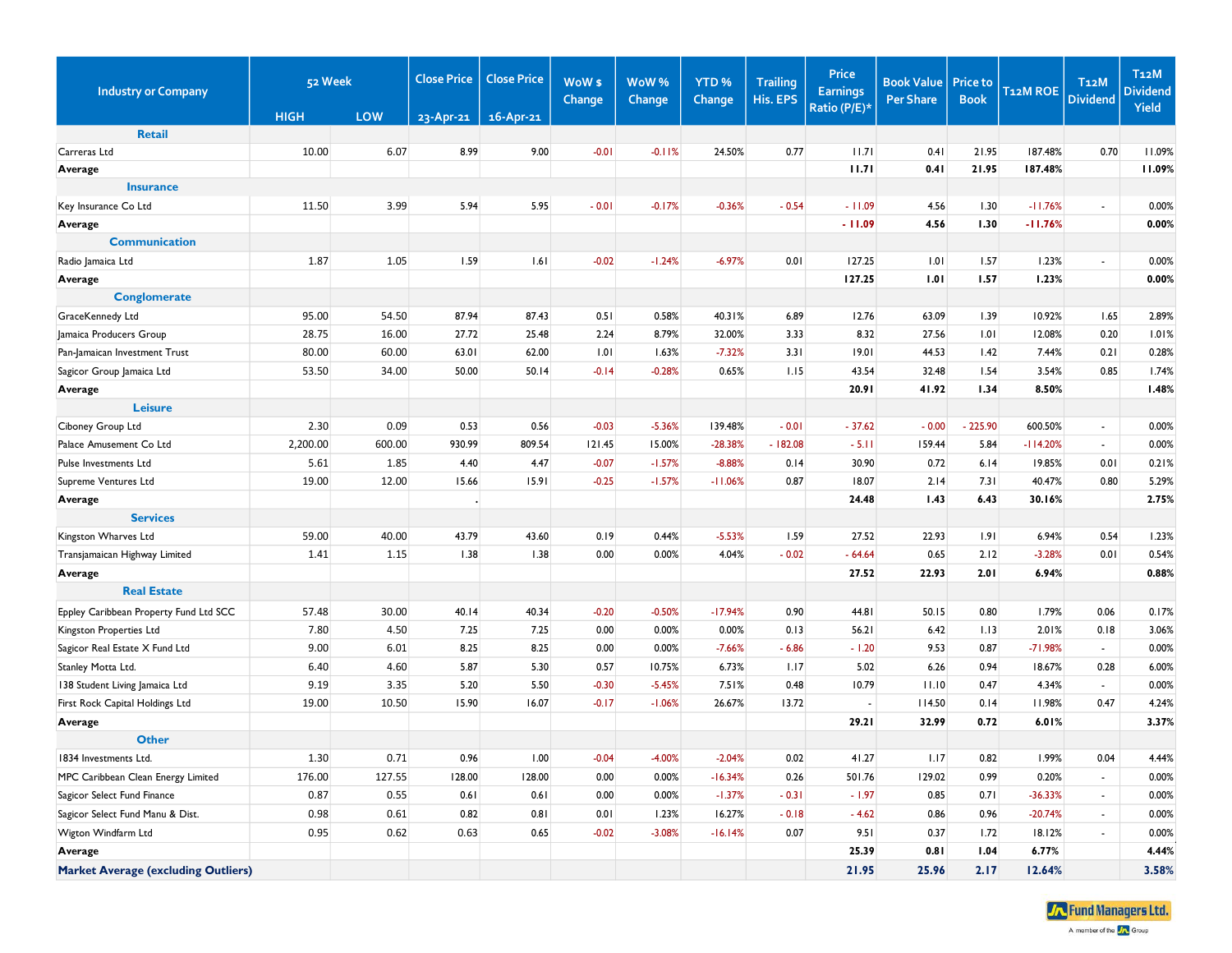## **JUNIOR MARKET**

| <b>Industry or Company</b>      |             | 52 Week | <b>Close Price</b> | <b>Close Price</b> | WoW <sub>s</sub><br>Change | WoW <sup>%</sup><br>Change | YTD <sub>%</sub><br><b>Change</b> | His. EPS<br>Last 4 | <b>Price</b><br><b>Earnings</b> | <b>Book</b><br><b>Value Per</b> | <b>Price to</b><br><b>Book</b> | <b>T12M</b><br><b>ROE</b> | T <sub>12</sub> M<br><b>Dividend</b> | T <sub>12</sub> M<br><b>Dividend</b><br>Yield |
|---------------------------------|-------------|---------|--------------------|--------------------|----------------------------|----------------------------|-----------------------------------|--------------------|---------------------------------|---------------------------------|--------------------------------|---------------------------|--------------------------------------|-----------------------------------------------|
|                                 | <b>HIGH</b> | LOW     | $23 - Apr - 21$    | $16 - Apr - 21$    |                            |                            |                                   | <b>Qtrs</b>        | Ratio (P/E)*                    | <b>Share</b>                    |                                |                           |                                      |                                               |
| <b>Finance</b>                  |             |         |                    |                    |                            |                            |                                   |                    |                                 |                                 |                                |                           |                                      |                                               |
| Access Financial Services Ltd   | 27.50       | 19.00   | 21.50              | 20.19              | 1.31                       | 6.49%                      | $-8.51%$                          | 0.32               | 66.24                           | 8.45                            | 2.55                           | 3.84%                     | 0.23                                 | 0.92%                                         |
| <b>ISP Finance Services Ltd</b> | 25.95       | 12.00   | 24.00              | 24.00              | $\overline{\phantom{a}}$   | 0.00%                      | 23.08%                            | 0.62               | 38.54                           | 3.89                            | 6.17                           | 16.00%                    | $\blacksquare$                       | 0.00%                                         |
| Lasco Financial Services Ltd    | 3.20        | 2.01    | 3.08               | 3.05               | 0.03                       | 0.98%                      | 21.18%                            | 0.02               | 195.06                          | 1.33                            | 2.31                           | 1.18%                     | $\blacksquare$                       | 0.00%                                         |
| <b>OWI Investments Ltd</b>      | 1.26        | 0.61    | 0.93               | 0.92               | 0.01                       | 1.09%                      | 22.89%                            | $-0.15$            | $-6.10$                         | 1.15                            | 0.81                           | $-13.26%$                 | $\blacksquare$                       | 0.00%                                         |
| SSL Venture Capital Jamaica Ltd | 0.93        | 0.45    | 0.58               | 0.62               | $-0.04$                    | $-6.45%$                   | 1.83%                             | $-0.34$            | $-1.70$                         | $-0.67$                         | $-0.87$                        | 51.33%                    | $\overline{\phantom{a}}$             | 0.00%                                         |
| Average                         |             |         |                    |                    |                            |                            |                                   |                    | 52.39                           | 3.71                            | 2.96                           | 5.26%                     |                                      | 0.92%                                         |
| <b>Insurance</b>                |             |         |                    |                    |                            |                            |                                   |                    |                                 |                                 |                                |                           |                                      |                                               |
| Caribbean Assurance Brokers     | 2.60        | 1.65    | 2.05               | 2.17               | $-0.12$                    | $-5.53%$                   | 8.78%                             | 0.12               | 17.05                           | 1.27                            | 1.62                           | 9.49%                     | $\sim$                               | 0.00%                                         |
| General Accident Insurance Co   | 7.50        | 4.00    | 5.84               | 5.85               | $-0.01$                    | $-0.17%$                   | $-5.65%$                          | 0.27               | 21.26                           | 2.92                            | 2.00                           | 9.42%                     | 0.22                                 | 4.33%                                         |
| IronRock Insurance Co Ltd       | 4.20        | 2.05    | 4.00               | 3.80               | 0.20                       | 5.26%                      | 5.26%                             | 0.22               | 17.85                           | 2.65                            | 1.51                           | 8.46%                     | $\overline{\phantom{a}}$             | 0.00%                                         |
| Average                         |             |         |                    |                    |                            |                            |                                   |                    | 18.72                           | 2.28                            | 1.71                           | 9.12%                     |                                      | 4.33%                                         |
| <b>Manufacturing</b>            |             |         |                    |                    |                            |                            |                                   |                    |                                 |                                 |                                |                           |                                      |                                               |
| AMG Packaging & Paper Co Ltd    | 2.25        | 1.15    | 1.73               | 1.73               | $\overline{\phantom{a}}$   | 0.00%                      | 9.44%                             | 0.11               | 15.80                           | 1.11                            | 1.55                           | 9.84%                     | $\blacksquare$                       | 0.00%                                         |
| <b>Blue Power Group Ltd</b>     | 4.47        | 2.50    | 3.80               | 3.74               | 0.06                       | 1.60%                      | 36.69%                            | 0.17               | 21.93                           | 1.98                            | 1.92                           | 8.75%                     | 0.01                                 | 0.42%                                         |
| Consolidated Bakeries Jamaica   | 1.85        | 1.02    | 1.51               | 1.75               | $-0.24$                    | $-13.71%$                  | 11.82%                            | $-0.07$            | $-21.48$                        | 3.20                            | 0.47                           | $-2.20%$                  |                                      | 0.00%                                         |
| Caribbean Cream Ltd             | 6.49        | 1.82    | 6.29               | 6.01               | 0.28                       | 4.66%                      | 50.05%                            | 0.25               | 24.75                           | 2.16                            | 2.91                           | 11.76%                    | 0.03                                 | 1.12%                                         |
| Caribbean Flavours & Fragrance  | 21.00       | 1.35    | 2.34               | 2.21               | 0.13                       | 5.88%                      | 45.38%                            | 0.09               | 25.57                           | 0.54                            | 4.29                           | 16.80%                    | 0.25                                 | 2.50%                                         |
| Honey Bun 1982 Ltd              | 6.70        | 4.66    | 5.09               | 5.05               | 0.04                       | 0.79%                      | $-4.19%$                          | 0.32               | 15.74                           | 1.85                            | 2.76                           | 17.52%                    | 0.12                                 | 2.36%                                         |
| Jamaican Teas Ltd               | 3.79        | 1.19    | 3.51               | 3.29               | 0.22                       | 6.69%                      | 78.57%                            | 0.07               | 47.75                           | 1.37                            | 2.55                           | 5.35%                     | 0.06                                 | 1.39%                                         |
| Lasco Manufacturing Ltd         | 5.50        | 3.20    | 5.02               | 4.55               | 0.47                       | 10.33%                     | 30.39%                            | 0.30               | 17.00                           | 1.82                            | 2.76                           | 16.22%                    | 0.06                                 | 1.78%                                         |
| Average                         |             |         |                    |                    |                            |                            |                                   |                    | 24.08                           | 1.76                            | 2.40                           | 12.32%                    |                                      | 1.60%                                         |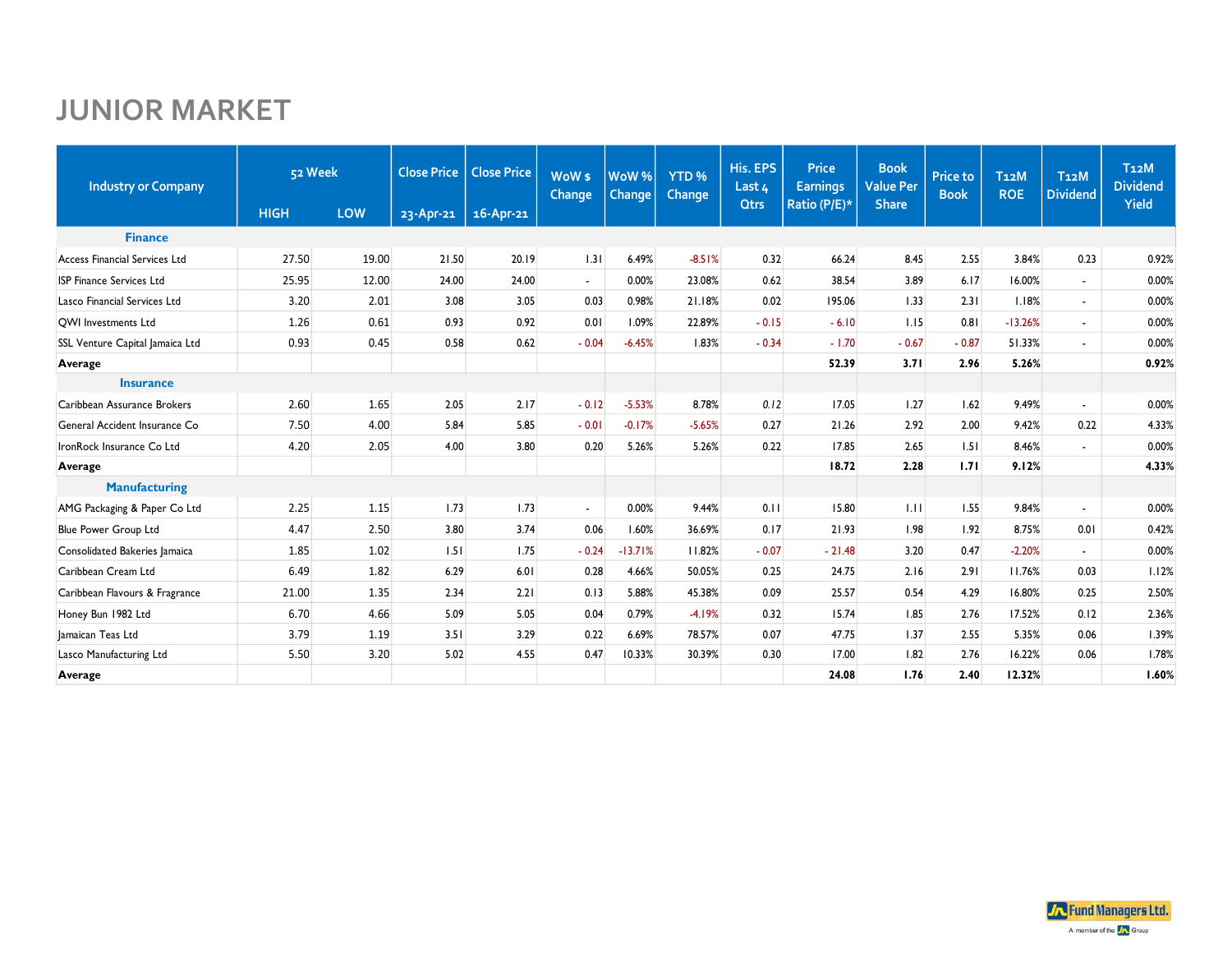| <b>Industry or Company</b>                 | 52 Week     |      | <b>Close Price</b> | <b>Close Price</b> | WoW <sub>\$</sub><br>Change | WoW%<br>Change | YTD <sub>%</sub><br>Change | His. EPS<br>Last $4$ | <b>Price</b><br><b>Earnings</b> | <b>Book</b><br><b>Value Per</b> | <b>Price to</b><br><b>Book</b> | <b>T12M</b><br><b>ROE</b> | T <sub>12</sub> M<br><b>Dividend</b> | T <sub>12</sub> M<br><b>Dividend</b> |
|--------------------------------------------|-------------|------|--------------------|--------------------|-----------------------------|----------------|----------------------------|----------------------|---------------------------------|---------------------------------|--------------------------------|---------------------------|--------------------------------------|--------------------------------------|
|                                            | <b>HIGH</b> | LOW  | 23-Apr-21          | 16-Apr-21          |                             |                |                            | <b>Qtrs</b>          | Ratio (P/E)*                    | <b>Share</b>                    |                                |                           |                                      | Yield                                |
| <b>Retail</b>                              |             |      |                    |                    |                             |                |                            |                      |                                 |                                 |                                |                           |                                      |                                      |
| Caribbean Producers Jamaica Ltd            | 4.05        | 2.06 | 3.83               | 3.75               | 0.08                        | 2.13%          | 48.54%                     | $-0.98$              | $-3.92$                         | 0.66                            | 5.80                           | $-148.19%$                | $\blacksquare$                       | 0.00%                                |
| Lasco Distributors Ltd                     | 4.44        | 2.30 | 4.00               | 3.99               | 0.01                        | 0.25%          | 24.94%                     | 0.26                 | 15.61                           | 1.79                            | 2.23                           | 14.28%                    | 0.05                                 | 1.72%                                |
| Derrimon Trading Co Ltd                    | 3.10        | 1.80 | 2.55               | 2.58               | $-0.03$                     | $-1.16%$       | 7.30%                      | 0.07                 | 37.16                           | 0.35                            | 7.21                           | 19.40%                    | 0.01                                 | 0.61%                                |
| Everything Fresh Ltd                       | 1.35        | 0.61 | 1.00               | 0.98               | 0.02                        | 2.04%          | 34.64%                     | $-0.23$              | $-4.31$                         | 0.46                            | 2.17                           | $-50.51%$                 | $\blacksquare$                       | 0.00%                                |
| Fontana Ltd                                | 6.29        | 4.60 | 5.75               | 5.96               | $-0.21$                     | $-3.52%$       | 1.59%                      | 0.29                 | 20.11                           | 1.35                            | 4.26                           | 21.18%                    | 0.08                                 | 1.53%                                |
| FosRich Company Ltd.                       | 7.49        | 2.60 | 5.83               | 6.18               | $-0.35$                     | $-5.66%$       | 41.86%                     | 0.25                 | 23.30                           | 1.73                            | 3.37                           | 14.47%                    | 0.10                                 | 3.10%                                |
| Jetcon Corp Ltd                            | 1.35        | 0.56 | 0.78               | 0.78               | $\sim$                      | 0.00%          | $-1.27%$                   | $-0.01$              | $-67.58$                        | 0.93                            | 0.84                           | $-1.25%$                  | $\sim$                               | 0.00%                                |
| Indies Pharma Jamaica Ltd                  | 4.90        | 2.01 | 4.18               | 4.31               | $-0.13$                     | $-3.02%$       | 57.98%                     | 0.16                 | 25.96                           | 0.63                            | 6.68                           | 25.72%                    | 0.25                                 | 10.84%                               |
| Lumber Depot Ltd                           | 2.98        | 0.95 | 2.45               | 2.24               | 0.21                        | 9.38%          | 58.76%                     | 0.12                 | 20.22                           | 0.40                            | 6.20                           | 30.67%                    | 0.02                                 | 1.75%                                |
| Medical Disposables & Supplies             | 7.50        | 3.51 | 4.19               | 4.33               | $-0.14$                     | $-3.23%$       | $-0.59%$                   | 0.07                 | 62.35                           | 3.21                            | 1.30                           | 2.09%                     | $\blacksquare$                       | 0.00%                                |
| Paramount Trading Jamaica Ltd              | 2.40        | 1.25 | 1.33               | 1.33               | $\omega$                    | 0.00%          | $-8.28%$                   | 0.02                 | 64.15                           | 0.49                            | 2.70                           | 4.21%                     | 0.04                                 | 2.00%                                |
| Stationary & Office Supplies               | 7.00        | 3.60 | 5.51               | 4.80               | 0.71                        | 14.79%         | 21.37%                     | 0.13                 | 41.65                           | 2.44                            | 2.26                           | 5.43%                     | 0.08                                 | 1.31%                                |
| Tropical Battery Compsny Limited           | 1.35        | 0.96 | 1.19               | 1.19               | $\mathbf{r}$                | 0.00%          | $-0.08%$                   | 0.03                 | 46.47                           | 0.58                            | 2.05                           | 4.41%                     | 0.01                                 | 1.00%                                |
| Average                                    |             |      |                    |                    |                             |                |                            |                      | 26.31                           | 1.16                            | 3.62                           | 12.78%                    |                                      | 2.86%                                |
| <b>Leisure</b>                             |             |      |                    |                    |                             |                |                            |                      |                                 |                                 |                                |                           |                                      |                                      |
| Dolphin Cove Ltd                           | 11.00       | 5.50 | 7.90               | 8.00               | $-0.10$                     | $-1.25%$       | $-10.01%$                  | $-0.41$              | $-19.25$                        | 9.69                            | 0.82                           | $-4.23%$                  | $\blacksquare$                       | 0.00%                                |
| KLE Group Ltd                              | 1.80        | 1.00 | 1.39               | 1.40               | $-0.01$                     | $-0.71%$       | 20.87%                     | $-0.72$              | $-1.92$                         | 0.34                            | 4.06                           | $-211.81%$                | ä,                                   | 0.00%                                |
| Main Event Entertainment Group             | 5.00        | 2.89 | 4.49               | 4.74               | $-0.25$                     | $-5.27%$       | 40.31%                     | $-0.27$              | $-16.80$                        | .8                              | 2.49                           | $-14.80%$                 | ä,                                   | 0.00%                                |
| Average                                    |             |      |                    |                    |                             |                |                            |                      | $-12.66$                        | 3.95                            | 2.45                           | $-9.52%$                  |                                      | 0.00%                                |
| <b>Food &amp; Beverage</b>                 |             |      |                    |                    |                             |                |                            |                      |                                 |                                 |                                |                           |                                      |                                      |
| Express Catering Ltd.                      | 5.00        | 2.85 | 4.18               | 4.33               | $-0.15$                     | $-3.46%$       | 18.50%                     | $-0.14$              | $-30.21$                        | 0.21                            | 20.09                          | $-66.51%$                 | $\overline{a}$                       | 0.00%                                |
| Average                                    |             |      |                    |                    |                             |                |                            |                      | $-30.21$                        | 0.21                            | 20.09                          | $-66.51%$                 |                                      | 0.00%                                |
| <b>Services</b>                            |             |      |                    |                    |                             |                |                            |                      |                                 |                                 |                                |                           |                                      |                                      |
| <b>CAC 2000 Ltd</b>                        | 14.75       | 7.39 | 9.50               | 9.65               | $-0.15$                     | $-1.55%$       | $-26.92%$                  | 0.30                 | 31.30                           | 3.07                            | 3.09                           | 9.88%                     | $\blacksquare$                       | 0.00%                                |
| Cargo Handlers Ltd                         | 8.71        | 5.75 | 8.70               | 8.70               | $\sim$                      | 0.00%          | 14.47%                     | 0.24                 | 36.36                           | 1.29                            | 6.75                           | 18.57%                    | 0.16                                 | 2.78%                                |
| Elite Diagnostic Limited                   | 4.69        | 2.71 | 3.10               | 2.90               | 0.20                        | 6.90%          | 3.11%                      | $-0.06$              | $-55.27$                        | 1.28                            | 2.42                           | $-4.38%$                  | $\mathbf{r}$                         | 0.00%                                |
| Future Energy Sources Company Limited      | 1.06        | 1.04 | 1.05               | 0.80               | 0.25                        | 31.25%         | 31.25%                     | 0.04                 | 25.67                           | 0.11                            | 9.34                           | 36.36%                    | $\blacksquare$                       | 0.00%                                |
| <b>Gwest Corporation</b>                   | 1.01        | 0.56 | 0.79               | 0.80               | $-0.01$                     | $-1.25%$       | 5.29%                      | $-0.07$              | $-11.12$                        | 1.27                            | 0.62                           | $-5.57%$                  | $\blacksquare$                       | 0.00%                                |
| Knutsford Express Services Ltd             | 9.00        | 5.10 | 8.92               | 6.35               | 2.57                        | 40.47%         | 32.06%                     | $-0.26$              | $-34.24$                        | 1.42                            | 6.28                           | $-18.35%$                 | $\overline{\phantom{a}}$             | 0.00%                                |
| Mailpac Group Limited                      | 4.43        | 1.50 | 3.48               | 3.40               | 0.08                        | 2.35%          | 25.05%                     | 0.18                 | 19.64                           | 0.23                            | 15.22                          | 77.50%                    | 0.15                                 | 9.37%                                |
| tTech Ltd                                  | 7.30        | 3.71 | 4.40               | 4.59               | $-0.19$                     | $-4.14%$       | 2.33%                      | 0.21                 | 20.75                           | 2.26                            | 1.95                           | 9.40%                     | $\blacksquare$                       | 0.00%                                |
| Average                                    |             |      |                    |                    |                             |                |                            |                      | 26.74                           | 1.37                            | 5.71                           | 18.55%                    |                                      | 6.08%                                |
| <b>Other</b>                               |             |      |                    |                    |                             |                |                            |                      |                                 |                                 |                                |                           |                                      |                                      |
| <b>ICREATE Limited</b>                     | 0.99        | 0.40 | 0.76               | 0.78               | $-0.02$                     | $-2.56%$       | 29.07%                     | $-0.05$              | $-1.84$                         | $-0.04$                         | $-19.30$                       | 122.96%                   | $\blacksquare$                       | 0.00%                                |
| The Limners and Bards Company Ltd          | 3.20        | 1.75 | 2.82               | 2.80               | 0.02                        | 0.71%          | $-7.85%$                   | 0.15                 | 15.66                           | 0.49                            | 5.78                           | 31.48%                    | 0.07                                 | 3.81%                                |
|                                            |             |      |                    |                    |                             |                |                            |                      | 15.66                           | 0.49                            | 5.78                           | 31.48%                    |                                      | 3.81%                                |
| <b>Market Average (excluding Outliers)</b> |             |      |                    |                    |                             |                |                            |                      | 27.32                           | 1.86                            | 3.52                           | 14.92%                    |                                      | 3.26%                                |